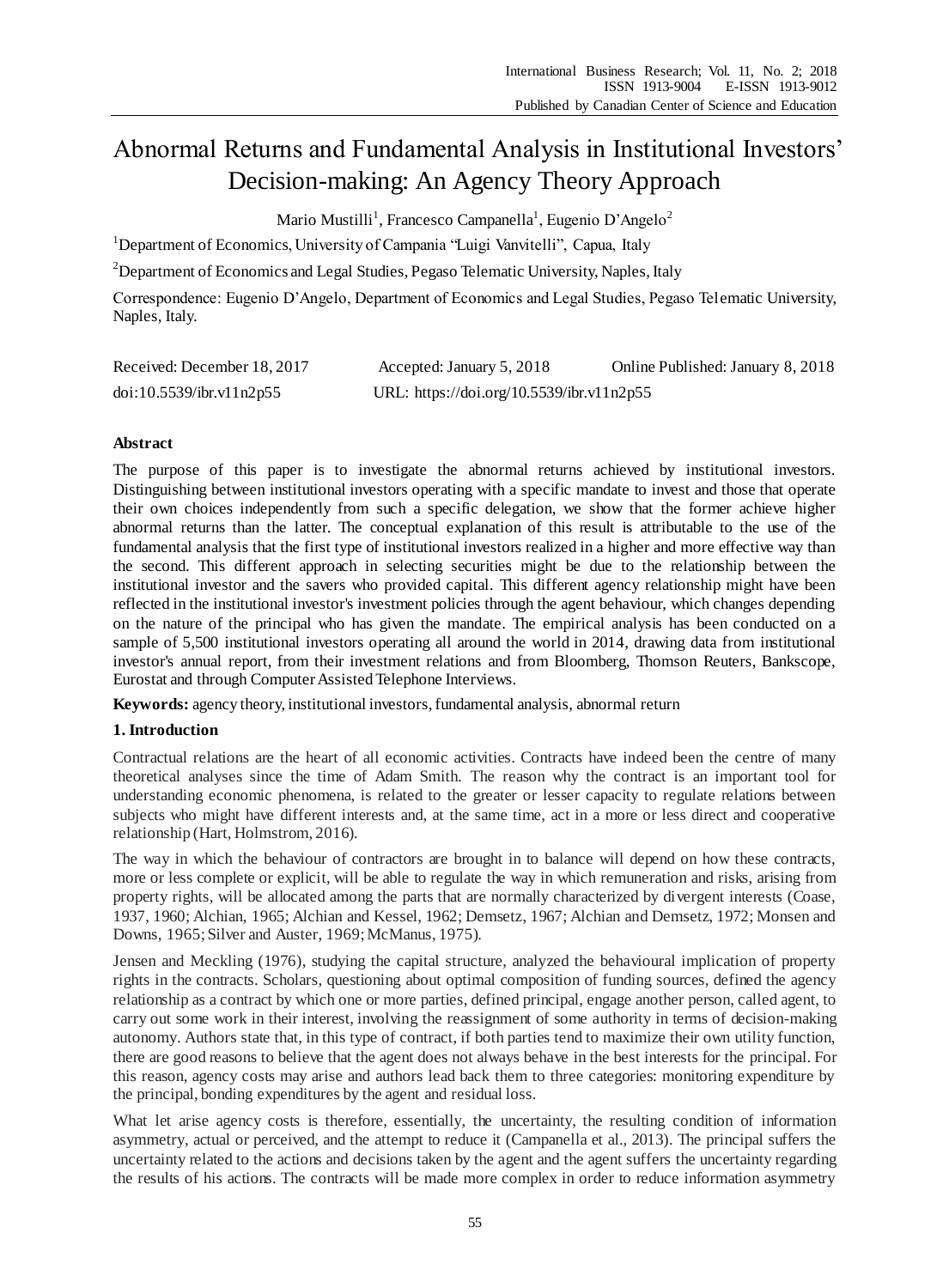and uncertainty that generate the known opportunistic behaviour such as adverse selection and moral hazard.

As claimed by Jensen and Meckling, agency relationships do not occur only at company level but in all relationships that involve cooperative efforts (public offices, governments, cooperatives, etc.).

In addition, the agency relationships are identifiable not only in the simple principal-agent relationship, typical of the relation between a single owner and the manager, but also in cases of widespread ownership.

In addition, the arising of agency costs for the shareholder would not eliminated even in the case in which the firm is partially financed by debt capital.

Even if in this case there are some advantages in terms of control, because of the need to inform the lender of capital about company's capacity to ensure the debt service, there are several possible types of disadvantages for the principal. The indebted company is exposed, in addition to the bonding cost and to the costs of increased reporting, to the risk of bankruptcy. To avoid this risk, and at the same time to safeguard its role in the enterprise, the manager may choose less risky investment projects that ensure the company's survival, reducing the return on equity. On the other hand the cost of capital for an indebted company will be lower than in the case of a company financed only with equity, given that the cost of debt reduces the weighted average cost of capital. Therefore, in such a financial structure, the pressure on higher performance, given by the financial structure, which is inevitably linked to the risk of investment projects, will be less strong than in cases where the company is financed exclusively through equity.

For all these reasons it appears evident that the capital structure will affect in some way the managerial behaviour and, consequently, firm's performance.

A large number of studies on capital structure, having as their object the relationship between corporate governance and financial performances, has shown that the presence of an institutional investor, as an equity holder, is associated with better performance because monitoring by this kind of principal is an important governance mechanism. As noted by Almazan et al. (2004), theory and empirical evidence suggest that active monitoring capabilities are difficult for smaller or less- informed investors (Kaplan and Minton, 1994; Kahn and Winton, 1998; Del Guercio and Hawkins, 1999; Gillan and Starks, 2000; Almazan and Suarez, 2003). Monitoring activities, therefore, is reflected, also and above all, in the fundamental analysis performed by institutional investors in selecting their portfolios and that leads them to realize greater abnormal returns (Campanella, Mustilli, D'Angelo, 2016).

This paper investigates the abnormal returns achieved by institutional investors, distinguishing them according to the more or less specific mandated to invest that has been received by savers who provided them the capital. Therefore we argue that the type of agency relationship explains the more effective use of fundamental analysis and therefore the abnormal return achieved by institutional investors.

The paper falls into four further sections. The first section contains the theoretical framework and the research hypotheses of the study. The second section is dedicated to the methodology and to the description of sample and variables. The third section shows the results of the study and the last section is dedicated to the discussion and to conclusions.

## **2. Theoretical Framework and Research Hypothesis**

According to the Italian Stocks Exchange definition, institutional investors are classified as follows: collective investment companies, investment funds (real estate, stocks and hedge funds), pension funds and insurance companies.

The investing activity carried out by such institutional investors can derive from an explicit mandate given by savers, therefore the investment is done on a collective basis, as in mutual funds, or may be disjoined from the saver's invested capital, as in the case of insurance companies. Therefore, for the purposes of our research, it is possible to identify two distinct categories of institutional investors:

1) Institutional investors whose activity is derived from an explicit and detailed contract, so the investment is made on a collective basis, as in mutual funds. In this case the mandate comes from savers who are fully aware of the market risk derived from the investment activity made by the fund. The willingness of the saver is to invest in the financial market and the mandate details the investment strategies that will be used by the fund. In this case savers delegate the professional institutional investor to carry out an investment activity on their behalf. Institutional investors who fall into this category are following named "Banks".

2) Institutional investors whose investing activity is not linked to a specific mandate given by the savers, as in the case of insurance companies. In this case, the institutional investor operates without a specific mandate, with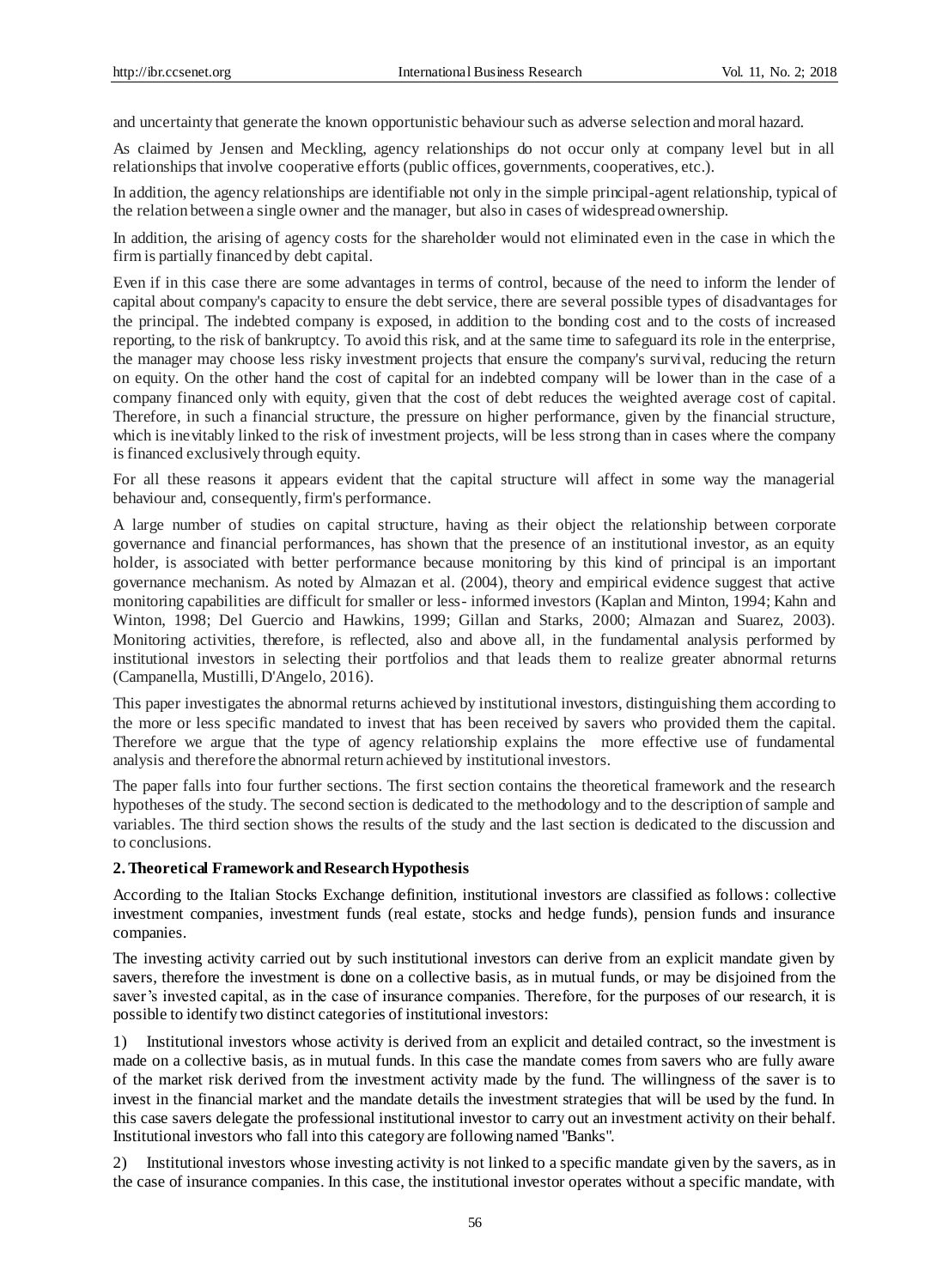a greater freedom in choosing their investment strategies. Institutional investors who fall into this category are following named "Insurance Companies".

Essentially, moving from the position of the saver, we will have two possible solutions: indirect investment through a vehicle (Banks) or direct investment (insurance companies), as shown in the example described in the figure 1



Figure 1. The flow of capital and rewards in the case of specific mandate or non-specific mandate

In the first case (Bank), money flows directly into an investment vehicle that employs it in the purchase of stocks. The compensation provided by the investment made by the vehicle, typically dividends and capital gains, net commissions paid for purchasing operations and any capital losses, will coincide with the return of the investor, net fund's management fee that will be held periodically by the fund.

In the other case, the saver will sign a contract with the Insurance Company and its remuneration is essentially described in the contract. Money given by the savers to the Insurance Company will be, in the end, partly invested in shares, but this time the remuneration arising from such purchase of shares will be only a prerogative of the Insurance Company that has invested and not any more given to the personal saver.

Therefore, in both cases, the money provided by the savers may be finally invested in a portfolio of shares, but, in the case of Bank, saver's reward is tied to the investment in shares, while, in the second case, the one of the Insurance Company, the remuneration taken by the saver will be linked to another contract and therefore will be independent from the share's equity return on investment.

From a theoretical point of view, the difference between the two cases taken into consideration is mainly connected to the different type of multiple agency relationships that arises along the investment chain. These differences will push the Bank, unlike the Insurance Company, to adopt fundamental analysis in their portfolio selection and, thanks to this approach, to achieve higher abnormal returns. This condition will guarantee both a higher return in terms of fees and a higher reputation for the institutional investor.

Two different positions may arise according to agency theory. In the case of Banks, the position of the saver who gave money to the institutional investor, with a binding mandate to invest in shares, is equivalent to the one of a minority principal, while in the case of Insurance Companies, the position of the saver that gave money to the institutional investor is equivalent to the one of a debt holder.

The next step of the investing flow chain regards the contractual relationship between Bank and Insurance in relation to the targeted company. The institutional investor positions, that we have defined Insurance on one hand and Bank on the other, in this case are rather similar. For both solutions, a typical position of principal-agent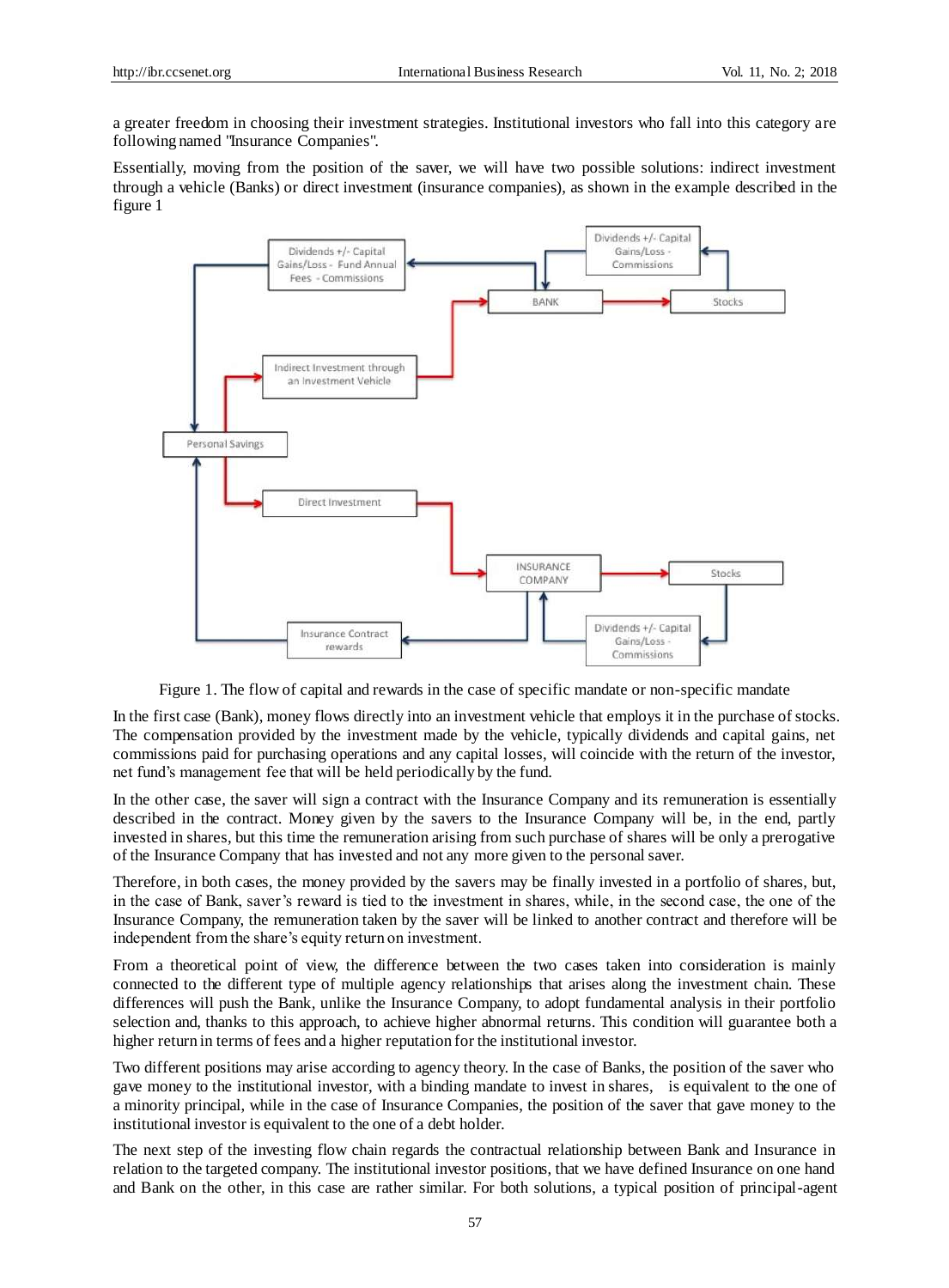relationship may arise.

Therefore, in order to demonstrate our theoretical framework, it is not necessary to concentrate on the agency relationship that binds the second part of the investment chain (principal-agent), in other words the one through which Bank and Insurance Company are linked to targeted company, but to the first relationship, which links the saver and the institutional investor that invests in target (figure 2).



Figure 2. Agency relationships in the investing chain

If the relationship between the saver and the institutional investors were the same, there will be no different results in terms of abnormal returns gained by the target stocks, since there would be no difference in the way in which the management of Bank and Insurance Company would elaborate their investment policies. Conversely, since the capital structure is different, this may result in influencing the management of the two type of institutional investors when it comes to their portfolio selection.

More in detail, the agency relationship associated with debt (Insurance Companies) leads to a higher cost of monitoring held by the investment company. In this condition, the investor will face, on one hand, the monitoring costs for the equity holders and, on the other, will incur into bonding costs.

It is clear that a capital structure that includes a financial debt (which is guaranteed by an insurance benefit) will have a weighted average cost of capital lower than in the case of an investor exclusively financed by an equity holder. The risk of bankruptcy will also lead the institutional investor to select stocks characterized by a lower risk-return trade off. The costs arising from the additional monitoring arising from debt, will have the effect of consuming cash flows that otherwise would be used to run a highly cost consuming fundamental analysis on target stocks. Conversely, the principal-principal relationship, typical of the relationship between savers and Bank, pushes the latter, characterized by a higher cost of capital, lower agency costs and the absence of the bankruptcy risk, to use fundamental analysis in the composition of its securities portfolio, taking higher risks in terms of risk-return trade off and thus to outperform in terms abnormal returns.

This leads us to the following hypotheses:

H1: Institutional investors with a specific mandate of investors (Banks) show abnormal returns higher than the other (Insurance Companies).

H2: Institutional investors with a specific mandate of investors (Banks) use fundamental analysis in formulating their investments strategies.

### **3. Materials and Method**

The sample used in this research is made of 5,500 institutional investors located all over the world and is composed of 2.645 institutional investors named as "banks" and 2.855 institutional investors named "Insurance Companies" as described in section number one of the paper.

To verify the research hypotheses, we employed the classification analysis method. The classification rule for a research sample has to be defined before building the classification tree (Andone and Sireteanu, 2009). The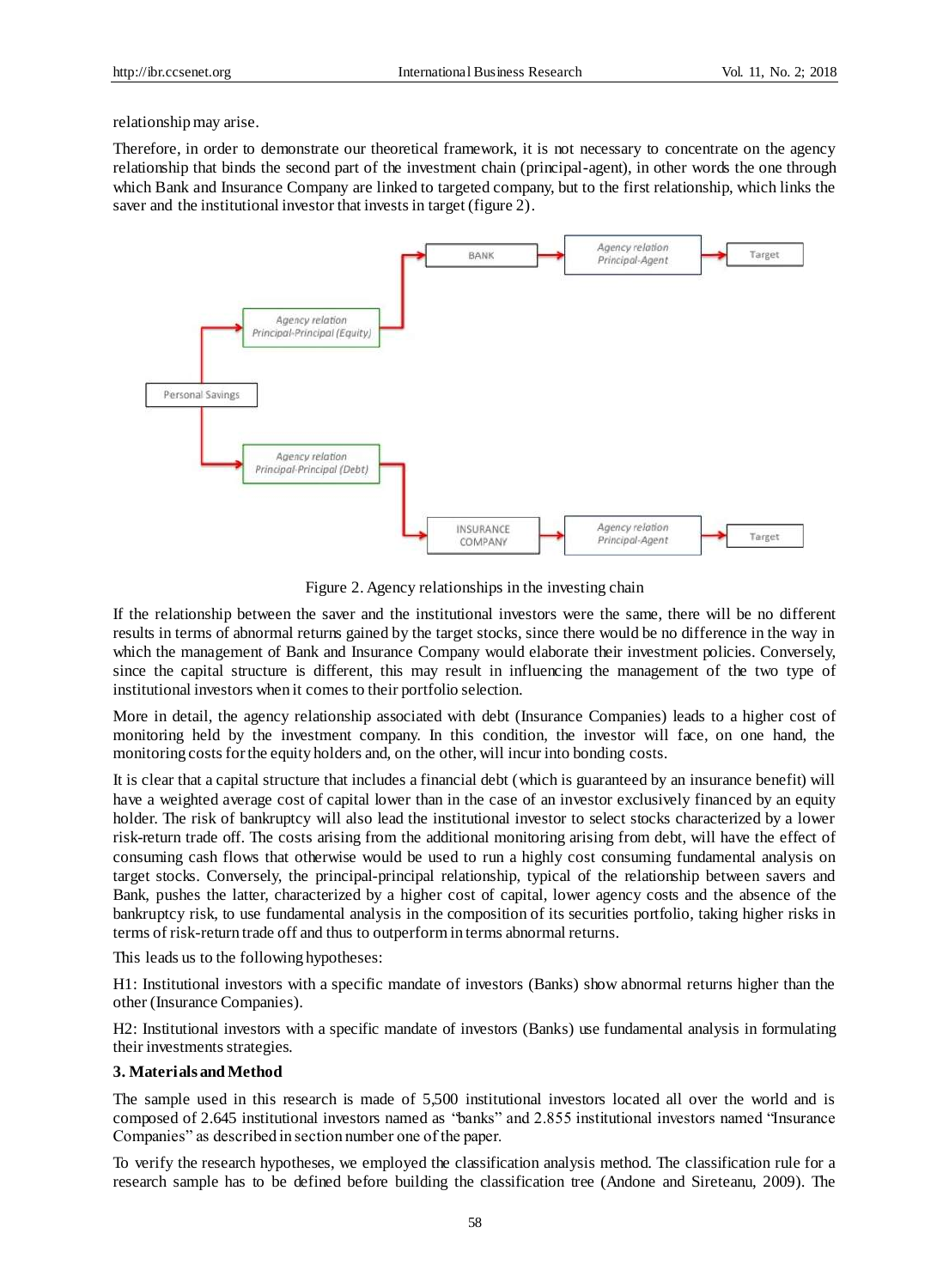classification rule for this research is to make the distinction between "Banks" and "Insurance Companies". This classification rule is reflected in the Y variable for the classification tree. Variable Y has been structured as follows:

 $Y =$  is a dummy variable which assumes value 0 or 1 depending if the institutional investor is a "Insurance" Company" or a "bank".

At this point, a recursive partition technique was applied to assign each statistical unit to one of the classes defined a priori by Y. The sample units were repeatedly split into groups, which were increasingly more homogeneous with respect to the dependent variable Y. The splitting procedure was conducted with reference to the explanatory variables  $X=(X_1, X_2, \ldots, X_s, \ldots, X_p)$ .

In line with the aim of their research, the authors had to define the variables (X) that have a bearing on "Bank" and "Insurance".

Accordingly, we defined the following independent variables:

Abnormal returns<sub>t</sub> = r - E(r); where: r = portfolio return at time t; E(r) = portfolio expected return at time t-1. The abnormal return has been measured through the difference between the portfolio's effective return and the expected return measured using the "market model". The effective return has been measured as follows:  $r = Log$  $(P_t / P_{t-1})$  where:  $P_t$  = price of the security at time of dividend announcement;  $P_{t-1}$  = price of the security at time t-1. The expected return has been measured as follows:  $E(r) = \alpha_J + J_{\text{imm}} + \sigma_J$  where:  $a_i = \text{Jensen's a}$ ;  $J_{\text{imm}} - \text{Cov}_{\text{imm}}$  $Var_m = (o_j o_m q_{j,m})/o_m^2$ ;  $r_m$  = daily index of the reference market. The variable takes value 1 if  $r - E(r) > 0$  and 0 otherwise.

 $(D_{t-1}/E_{t-1}) = (Book value of the indebedness_{t-1} / Book value of equity_{t-1})$ . This variable reflects the leverage of the firm concerned and is a proxy of the financial risk. This variable takes the value 1 if the institutional investor has used a high level of this variable as choosing criteria for the targeted company.

 $EPS_{t-1}$  = earnings per share at (t-1) = (After-tax profit<sub>t-1</sub> / Number of shares<sub>t-1</sub>). This variable reflects the profit that was distributed to the shareholders in the form of dividends and capital gains for each share held by each of them. This variable takes the value 1 if the institutional investor has used a high level of this variable as choosing criteria for the targeted company.

ROE<sub>t-1</sub> = Return on equity (t-1) = (After-tax profit<sub>t-1</sub> / Equity<sub>t-1</sub>). This variable reflects the book value of the returns accruing to shareholders. This variable takes the value 1 if the institutional investor has used a high level of this variable as choosing criteria for the targeted company.

- Current ratio<sub>t-1</sub> = (Current assets<sub>t-1</sub> / Current liabilities<sub>t-1</sub>). This variable indicates whether the amount of the assets that will be recovered in cash within the year exceeds the amount of the debt to be repaid over the same period of time. This variable takes the value 1 if the institutional investor has used a high level of this variable as choosing criteria for the targeted company.

- (NFP<sub>t-1</sub> / Total assets<sub>t-1</sub>) = (Net financial position<sub>t-1</sub> / Total book value of assets<sub>t-1</sub>). This variable indicates the proportion of the company's investments that was financed with borrowed funds and, hence, illustrates the composition of its sources of funds. The net financial position is defined as debt minus liquid assets. This variable takes the value 1 if the institutional investor has used a high level of this variable as choosing criteria for the targeted company.

- (EBIT<sub>t-1</sub> / Financial expenses<sub>t-1</sub>) = (Earnings before interests and taxes<sub>t-1</sub> / Financial expenses<sub>t-1</sub>). This variable reflects the part of the costs of its financial resources that the firm is able to finance out of its own earnings before interest and taxes. This variable takes the value 1 if the institutional investor has used a high level of this variable as choosing criteria for the targeted company.

 $(P_{t-1} / E_{t-1}) = (Market cap_{t-1} / Net earnings_{t-1})$ . This variable measures the number of years over which the monetary value of the price is recovered if the security concerned generates a theoretically perpetual flow of annual net earnings of the level postulated at the time of the measurement. This variable takes the value 1 if the institutional investor has used a high level of this variable as choosing criteria for the targeted company.

 $(P_{t-1} / Cash flow_{t-1}) = (Market cap_{t-1} / Cash flow_{t-1})$ . This variable measures the number of years over which the monetary value of the price is recovered if the security concerned generates a theoretically perpetual cash flow. This multiple can effectively help solve the greatest shortcoming of the P/E ratio, i.e. the fact that the net earnings of a company are dependent on its budget policies. This variable takes the value 1 if the institutional investor has used a high level of this variable as choosing criteria for the targeted company.

 $(P_{t-1} / Sales_{t-1}) = (Market cap_{t-1} / Sales_{t-1})$ . This variable measures the number of years over which the value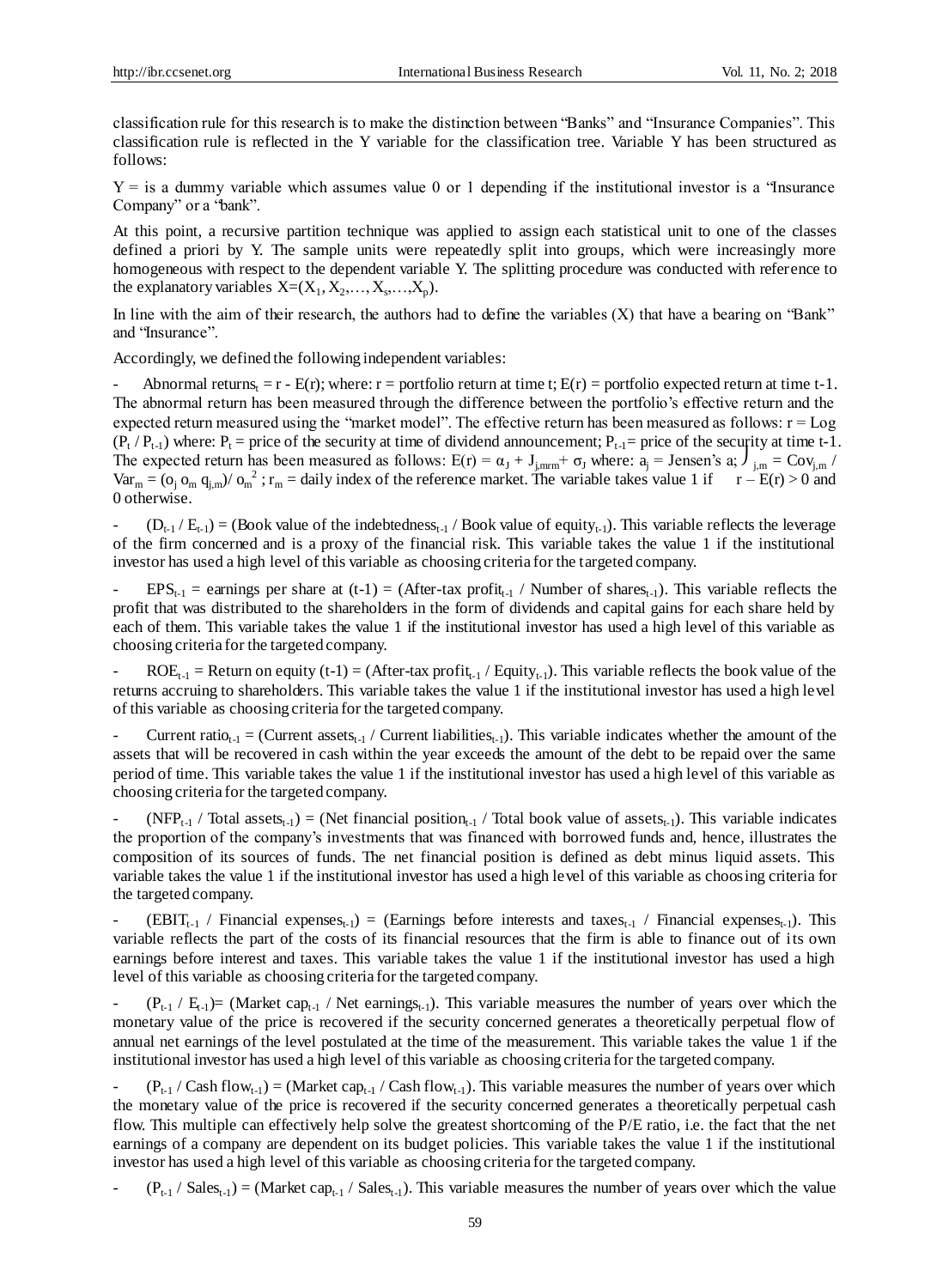of the price is recovered if the security concerned generates a theoretically perpetual cash flow. It is especially useful to evaluate the performance of start-ups, since these are firms that due to substantial front-end investments tend to operate at a loss. Considering that it would hardly make sense to determine their P/E ratios and the fact that the primary aim of a firm is to boost its sales, it is interesting to establish what chances the market is prepared to take on their prospective sales potential. This variable takes the value 1 if the institutional investor has used a high level of this variable as choosing criteria for the targeted company.

 $(P_{t-1} / BV_{t-1}) = (Market cap_{t-1} / Book Value_{t-1})$ . This variable indicates the ratio between the market value of equity and the book value of it. This variable takes the value 1 if the institutional investor has used a high level of this variable as choosing criteria for the targeted company.

Size Effect<sub>t-1</sub> = A variable which measures the sizes of the firms and is equal to the book value of the firm's total assets. This variable takes the value 1 if has been used by the institutional investor as choosing criteria for the targeted company.

Industry  $=$  A variable which measures the industry in which the firms conducts the business. This variable takes the value 1 if has been used by the institutional investor as choosing criteria for the targeted company.

 $GDP = It$  reflects the growth rate of the real  $GDP$  (Real Gross Domestic Product) of the country in which the institutional funds conducted their operations. This variable takes the value 1 if has been used by the institutional investor as choosing criteria for the targeted company.

Inflation  $=$  It reflects the mean inflation rate of the country where the institutional funds were operating in 2012-2013. This variable takes the value 1 if has been used by the institutional investor as a choosing criteria for the targeted company.

The figures used for this research were collected from annual report, investment relations, Bloomberg, Thomson Reuters, Bankscope and Eurostat. Moreover, the dataset has been enriched by data resulting from 7,845 interviews (70,11% response rate) conducted, via CATI system, in 2013 to banks and insurance managers, in order to get information concerning their investing strategies. The sample of 5,500 institutional funds is progressively split into smaller and smaller partitions with increasing internal homogeneity in terms of the dependent variable. Using the CART (Classification And Regression Tree) each segmentation (called node) is characterized by a high level of homogeneity because of the application of Gini index. In this study the minimum rate of Gini Index is 0.0001.

A terminal node is described as "pure" when the value of the dependent variable is the same for 100% of the cases in the node. In other words, based on the CART procedure, the database was split into ever more Yhomogeneous subsets (Campanella, 2014).

CART is widely held to be particularly suited to empirical studies (Olshen et al., 1984; Campanella, 2014; Del Giudice et al., 2016; Campanella et al., 2016; Campanella et al., 2016; Brida et al. 2009; Brida et al. 2010) for many reasons. First of all, it offers the chance of using both qualitative and quantitative dependent variables; second, the data set can be split using combinations of quantitative and qualitative variables as predictors and the splitting criterion itself is defined by minimizing the impurity level of a node. Finally, the algorithm can be used to prune large-size trees down to optimal dimensions (Razi  $\&$  Athappilly, 2005).

According to these characteristics, this method is particularly suitable for our purposes because of the presence of qualitative and quantitative variables.

Lastly, CART method allows the possibility to conduct robustness tests splitting the dataset in training sample (60%) and test sample (40%).

The overall efficiency of the proposed model was evaluated by the Receiver Operating Characteristic Curve (ROC Curve).

## **4. Results and Discussion**

The model specifications and the results of our analysis are given in Table 1. The section on 'Specifications' provides information on the criteria for building the tree model, including the analysed variables, whereas the values reported in the section on 'Results' gives the number of aggregate nodes, the number of terminal nodes and the tree depth.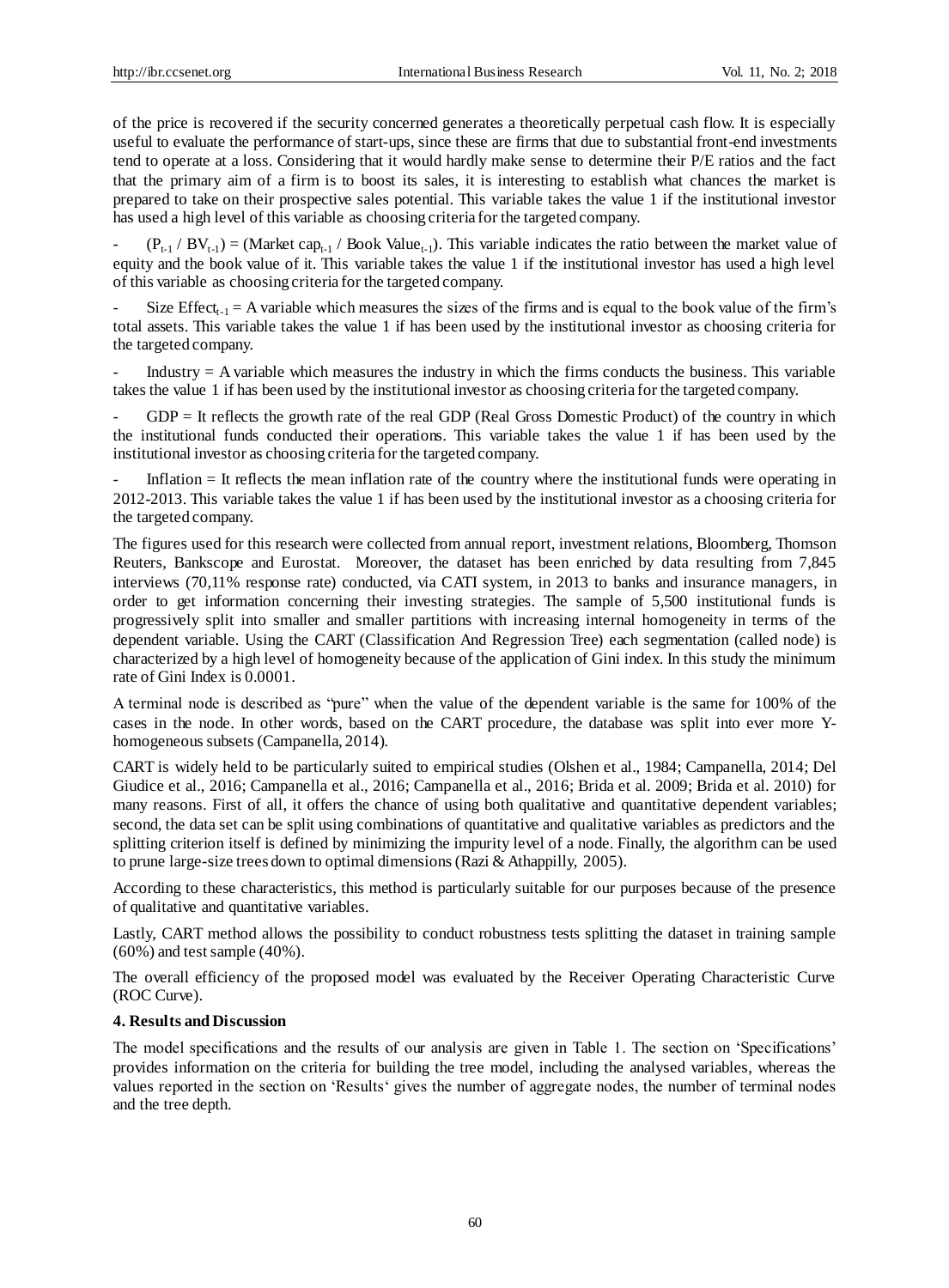| <b>Specifications</b> | Growing Method                    | <b>CRT</b>                                                                                                                            |
|-----------------------|-----------------------------------|---------------------------------------------------------------------------------------------------------------------------------------|
|                       | Dependent Variable                | Bank Insurance                                                                                                                        |
|                       | Independent Variables             | Size, NFP Asset, Inflation, P E.<br>Abnormal return, GDP, EBIT Financial,<br>P Cash, P BV, Industry, EPS, ROE,<br>Current ratio, D E  |
|                       | Validation                        | Split Sample                                                                                                                          |
|                       | Maximum Tree Depth                |                                                                                                                                       |
|                       | Minimum Cases in Parent<br>Node   | 100                                                                                                                                   |
|                       | Minimum Cases in Child<br>Node    | 50                                                                                                                                    |
| <b>Results</b>        | Independent Variables<br>Included | Abnormal return, NFP Asset, P E,<br>Current ratio, D E, Industry, ROE, Inflation,<br>EPS, Size, EBIT Financial, GDP, P. Cash,<br>P BV |
|                       | Number of Nodes                   | 21                                                                                                                                    |
|                       | Number of Terminal<br>Nodes       | 11                                                                                                                                    |
|                       | <b>Tkoroth</b>                    | $\leq$                                                                                                                                |

#### Table 1. Model summary

We initially identified fifteen independent variables. All variables were included in the model. Figure 1 shows the tree diagram of the training sample at the end of the pruning process. The optimal sub-tree is shown in Figure 3. The 'Abnormal return' variable splits the data into two nodes, node 1 and node 2. Data show that node 1 has a composition of 76.8% of Banks and 23.2% of Insurance (this means that 77.6% of banks have a positive abnormal return and 21.4% of insurance have a positive abnormal return), while node 2 displays a composition of 79.4% of Insurance and 20.6% of banks (this means that 22.4% of banks have a negative abnormal return and 78.6% of insurance have a negative abnormal return).

The subsequent best classification variable for funds in node 1 is leverage (node 3). Data show that node 3 has a composition of 85.8% of Banks and 14.2% of Insurance (this means that 83.8% of banks and 46.0% of insurance, which achieved a positive abnormal return, choose an higher leverage).

Another best classification variable is ROE (node 7). Data show that node 7 has a composition of 92.4% of Banks and 7.6% of Insurance (this means that 90.0% of banks and 45.0% of insurance, which achieved a positive abnormal return and a high leverage, choose an higher ROE).

Finally, funds with lower abnormal return than other funds are classified in node 2. The subsequent best classification variable of node 2 is node 6, which has the following composition: 87.4% insurance and 12.6% banks. This means that 85.2% of the insurance and 47% of the banks with negative abnormal return doesn't use the return of equity as a discriminatory variable.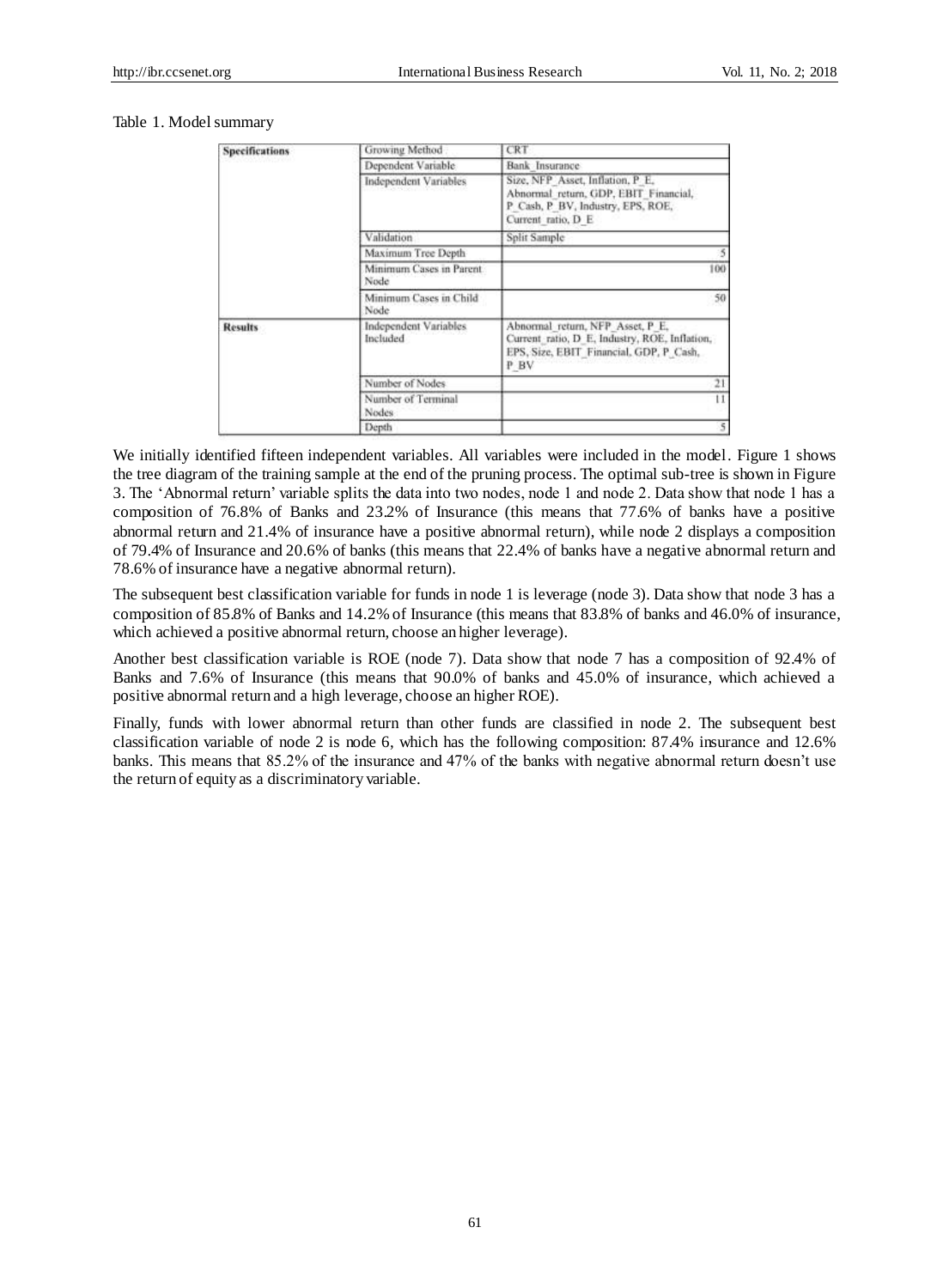

Figure 3. Training sample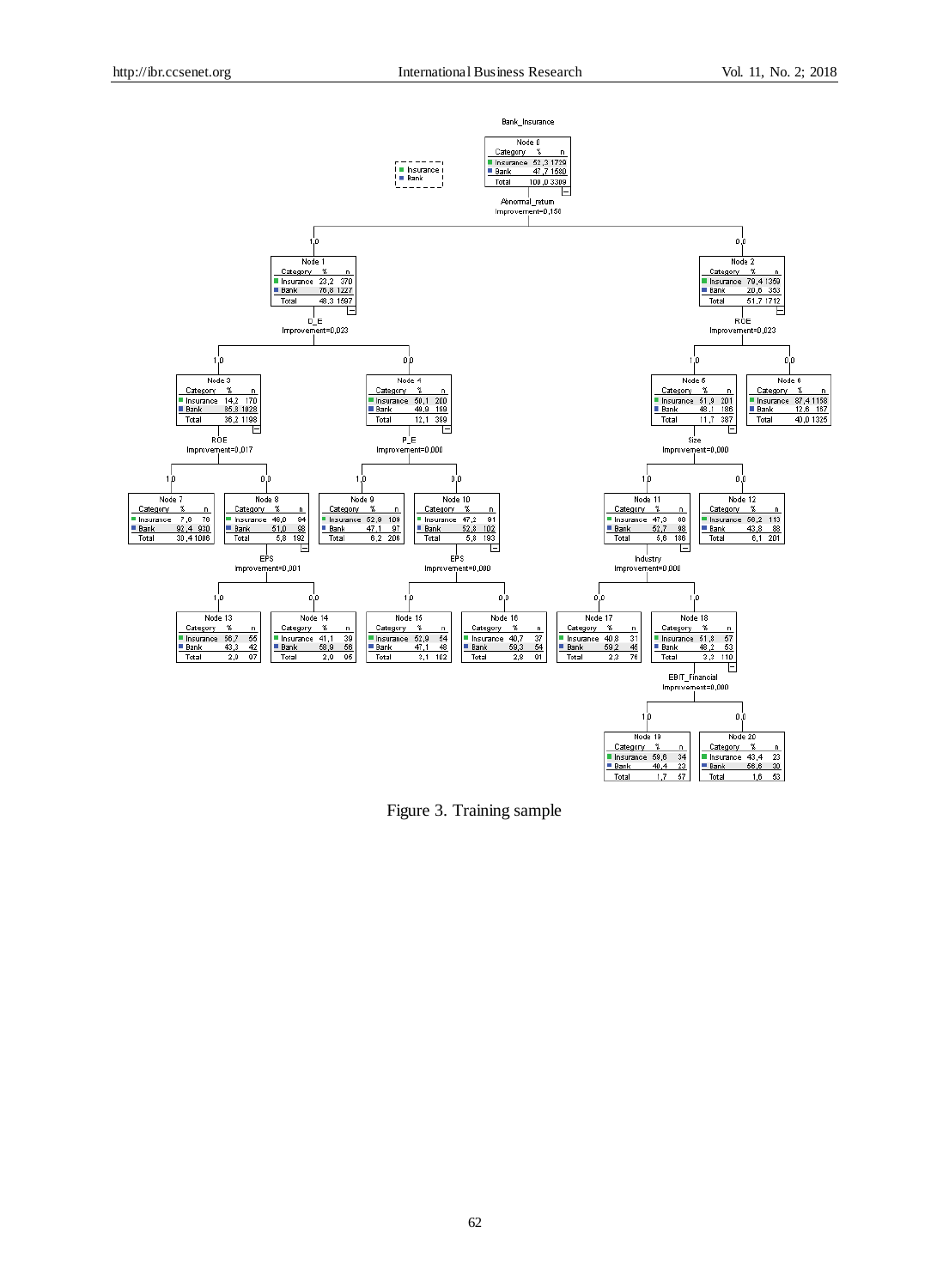

Figure 4. Test sample

The Risk and Classification Tables (Tabs 2 and 3) show that the classification error risk rate of the model is 20.3% with a 0.007 standard error value and that the correct classification rate obtained for the training sample is 79.7%.

#### Table 2. Risk

| <b>Sample</b> | -<br>$\cdot$ .<br>tımat | Std<br>trror |
|---------------|-------------------------|--------------|
| fraining<br>ັ | 0.203                   | 0.007        |
| Test          | $\sim$ $\sim$<br>∪.∠ ⊥. | 0.009        |

*Growing Method: CRT - Dependent Variable: Bank\_Insurance*

## Table 3. Classification

|          |                    | Predicted |       |                        |  |
|----------|--------------------|-----------|-------|------------------------|--|
| Sample   | <b>Observed</b>    | Insurance | Bank  | <b>Percent Correct</b> |  |
| Training | Insurance          | 1523      | 206   | 88.1%                  |  |
|          | Bank               | 465       | 1115  | 70.6%                  |  |
|          | Overall Percentage | 60.1%     | 39.9% | 79.7%                  |  |
| Test     | Insurance          | 952       | 174   | 84.5%                  |  |
| 요즘에 사고   | Bank               | 296       | 769   | 72.2%                  |  |
|          | Overall Percentage | 57.0%     | 43.0% | 78.5%                  |  |

Table 4 summarizes the gain for nodes and shows the number of nodes, the number of cases, the average profit and ROI (Return on Investment). Node 7 performs best, node 6 worst.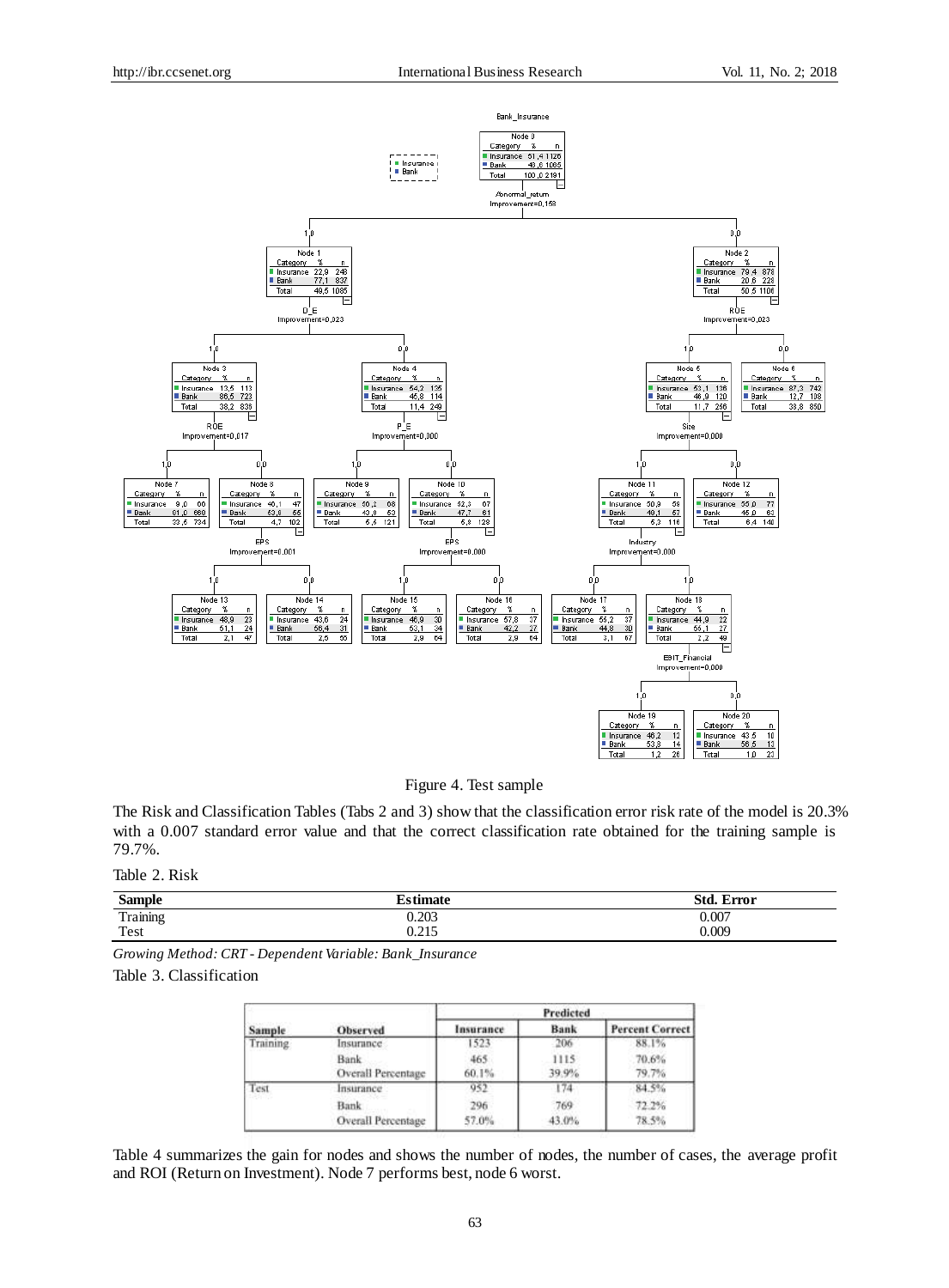Table 5 refers to the target variable "Bank" and it includes the gain in percentage, the response rate and the percentage index (lift) per node.

Figures 3 and 4 illustrate their relative node performance compared to the gain and the index. In Figure 3, the gain chart increases rapidly towards 100% then falls along the diagonal. This graph indicates that the model is quite reliable. It can be seen that a model that does not provide information follows the baseline of the diagonal.

In Figure 5, the cumulative indexes plots tend to start above 100% and gradually decrease until they reach 100%. This graph shows that the model is reliable. Indeed, in a reliable model, the value of the index starts well above 100%, and then rapidly drops to 100%. For a model that does not provide information, the line will overlap the 100% line for the whole chart.

Table 4. Gain Summary for Nodes

| Sample   | Node            | $\boldsymbol{\mathsf{N}}$ | Percent | <b>Profit</b> | ROI      |
|----------|-----------------|---------------------------|---------|---------------|----------|
| Training |                 | 1006                      | 30,4%   | 4,471         | 5.0%     |
|          | 16.             | 91                        | 2.8%    | 2,154         | 3.5%     |
|          | 17              | $-76$                     | 2,3%    | 2,145         | 3,5%     |
|          |                 | 95                        | 2,9%    | 2,126         | 3,5%     |
|          | $\frac{14}{20}$ | 53                        | 1.6%    | 1,962         | 3,3%     |
|          | g               | 206                       | 6,2%    | 1,296         | 2.5%     |
|          | ſŠ              | 102                       | 3.1%    | 1.794         | 2,5%     |
|          | 12<br>13        | 201                       | 6,1%    | 1,065         | 2,2%     |
|          |                 | 97                        | $2,9\%$ | 1,031         | 2,2%     |
|          | 19              | 57                        | 1,7%    | , 825         | 1,8%     |
|          | 6               | 1325                      | 40,0%   | $-1.118$      | $-5.0\%$ |
| Test     | 7.              | 734                       | 33,5%   | 4,371         | 5.0%     |
|          | łб              | 64                        | 2.9%    | ,953          | $2.0\%$  |
|          | ŭ               | 67                        | $3,1\%$ | 1,134         | 2.3%     |
|          | jà              | 55                        | 2.5%    | 1,945         | 3,3%     |
|          | 20              | 23                        | 1,0%    | 1,957         | 3,3%     |
|          | ä               | 121                       | 5.5%    | 1,066         | 2,2%     |
|          | ţš              | 64                        | 2.9%    | 1,719         | 3,1%     |
|          | 12              | 140                       | $6,4\%$ | 1.150         | 2.3%     |
|          | i3              | 47                        | 2,1%    | 1,574         | 2,9%     |
|          |                 | 26.                       | $1.2\%$ | 1,769         | 3,1%     |
|          | 19<br>6.        | 850                       | 38.8%   | $-1,111$      | $-4.9%$  |

*Growing Method: CRT - Dependent Variable: Bank\_Insurance* Table 5. Target category: Bank – Gain for Nodes

|          |              |                 | Node    |                          | Gain    |          |           |
|----------|--------------|-----------------|---------|--------------------------|---------|----------|-----------|
| Sample   | Node         | N               | Percent | N                        | Percent | Response | I ndex    |
| Training |              | 1006            | 30,4%   | 930                      | 58,9%   | $92,4\%$ | 193,6%    |
|          | 16           | 91              | 2,8%    |                          | 3,4%    | 59,7%    | 124,3%    |
|          | II           | $\overline{70}$ | 2.3%    |                          | 2.8%    | 59.2%    | 134,0%    |
|          | $14^{\circ}$ | $05 -$          | 2.954   | 网络短期                     | 3.5%    | 58,9%    | $123.3\%$ |
|          | ź8           | 33              | 1.6%    |                          | 1.9%    | 56,0%    | 118,5%    |
|          | ù<br>x       | 366             | 0.276   | 97                       | 6.1%    | 47.1%    | 98.65%    |
|          | 15           | $102 -$         | 3.1%    | 28                       | 1.11%   | 47,1%    | 08.6%     |
|          | 12           | 301             | 6.1%    |                          | 5,0%    | 43,8%    | 91,7%     |
|          | B            | 97.             | 2.0%    | 42                       | 2.7%    | 43.3%    | 96.7%     |
|          | 19           | $-37$           | 1,7%    | ń                        | 1.5%    | 41.4%    | 54.5%     |
|          |              | 1323            | 40,0%   | 167                      | 10,871  | 12,0%    | 26,4%     |
| Test     | 茂            | 714             | 33,3%   | 668                      | 42,7%   | 91,0%    | 157,2%    |
|          | 16           | 64              | 2.9%    | 27                       | 2.5%    | 42.2%    | 86,8%     |
|          | 12           | 67              | 3,1%    | 30<br>31                 | 2.8%    | 44,8%    | 92.1%     |
|          | $\mathbf{H}$ | 98              | 2.5%    |                          | 2,9%    | 56,0%    | 136,0%    |
|          | $_{20}$      | 訪               | 1.0%    | u                        | 1,2%    | 56,5%    | 116,3%    |
|          | ù            | 121             | 5,5%    | šä                       | 5,0%    | 43,8%    | 90,1%     |
|          | 15           | felt.           | 2.0%    | $\overline{\mathbf{34}}$ | 1,2%    | 53,1%    | 109,3%    |
|          | 12           | 140             | 0.356   |                          | 5.9%    | 45,0%    | 42,6%     |
|          | $+1$         | 87              | 2.1%    | 前期                       | 2.3%    | 51.1%    | 195,1%    |
|          | 19           | 1w              | 12%     | 14                       | 1.3%    | 53.9%    | 110,9%    |
|          |              | 850             | 38,8%   | HW-                      | 10,1%   | 12.7%    | 26.1%     |

*Growing Method: CRT - Dependent Variable: Bank\_Insurance*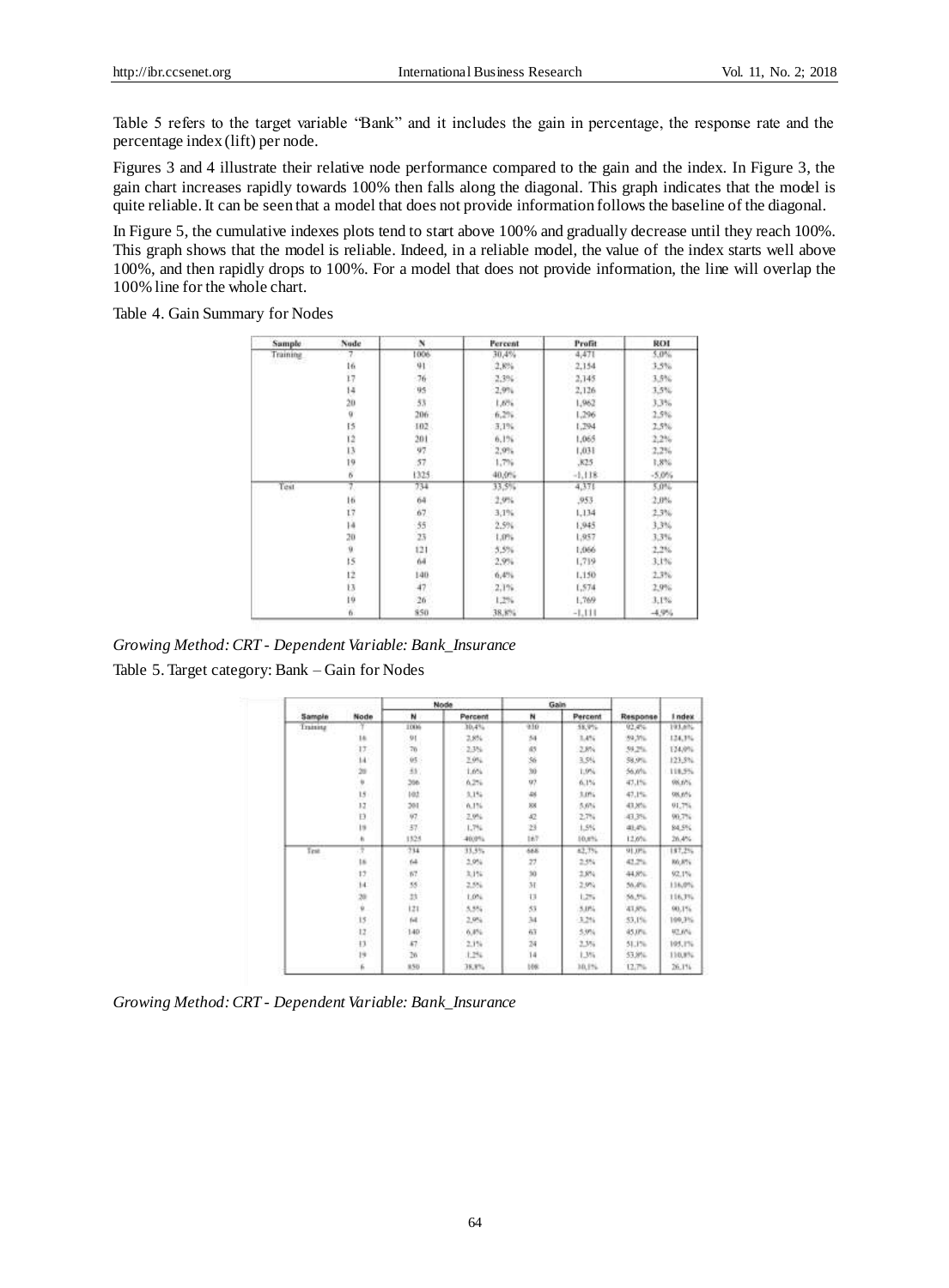



Figure 5. Target category: Bank – Node performance: gain



#### Target Category: Bank

Figure 6. Target category: Bank – Node performance: index

The overall efficiency of the optimal tree was evaluated through the Receiver Operating Characteristic Curve using the predicted probability of the model (Table 6, Table 7 and Figure 7).

Table 6. Case Processing Summary

| <b>ROI</b> | Valid N (listwise) |
|------------|--------------------|
| Positive   | 2645               |
| Negative   | 2855               |

*Notes:* Larger values of the test result variable(s) indicate a stronger evidence for a positive actual state; (a.) the positive actual state is Bank.

The Area Under the Curve (AUC) in Figure 5 is equal to 0.863. The best cut off is at 0.5185

(Youden's index = 0.579) (Table 7 and Table 8).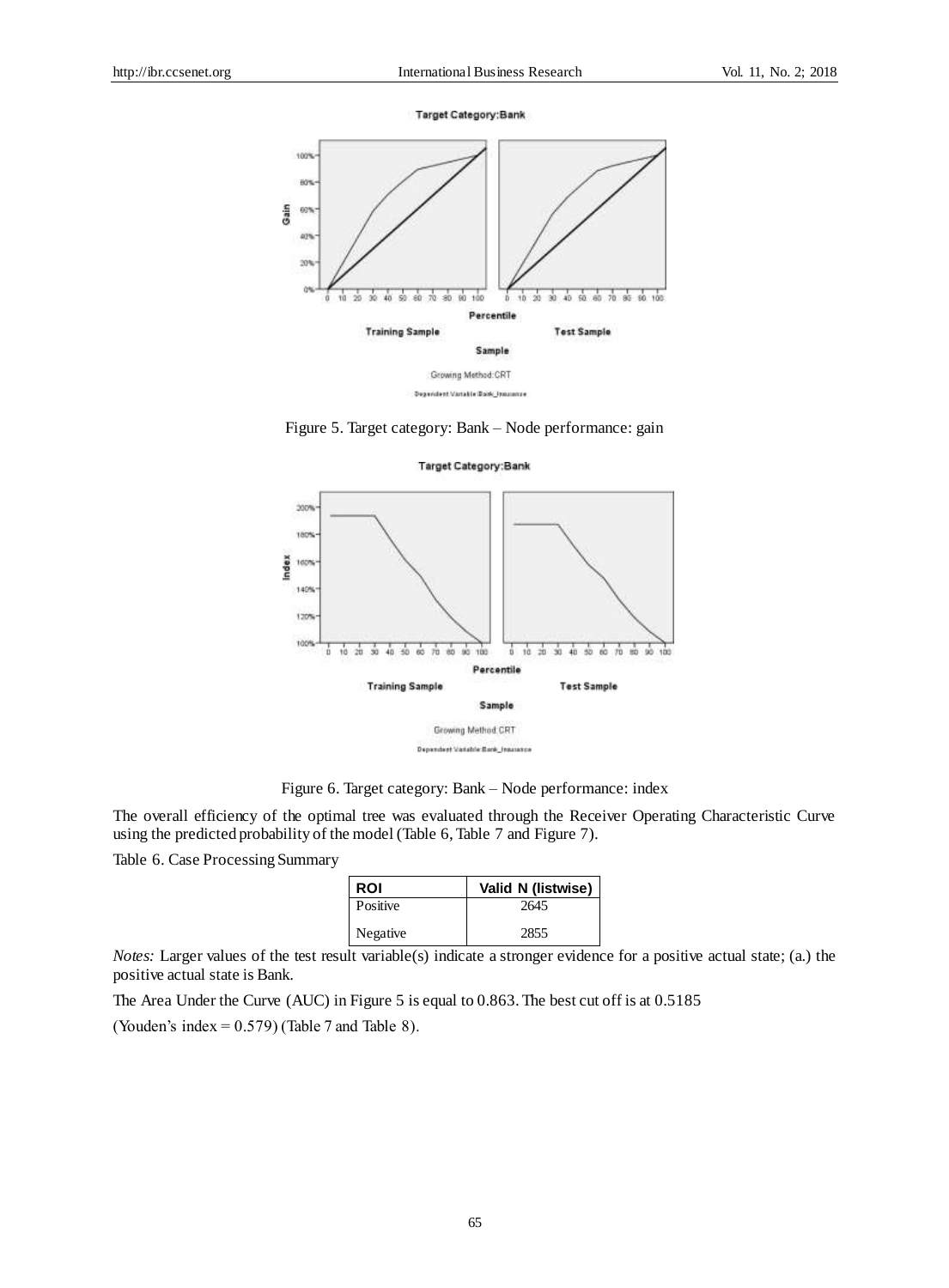#### **ROC Curve**



Figure 7. ROC Curve

Table 7. Area Under the Curve (AUC)

|       |                         |                                                        | Asymptotic 95% Confidence<br>Interval |       |  |
|-------|-------------------------|--------------------------------------------------------|---------------------------------------|-------|--|
| Area  | Std. Error <sup>®</sup> | Asymptotic Sig. <sup>"</sup> Lower Bound   Upper Bound |                                       |       |  |
| 0.863 | 0.005                   | 0.000                                                  | 0.853                                 | 0.873 |  |

*Notes:* Predicted Probability for Bank\_Insurance=1 has at least one link between the positive actual state group and the negative actual state group. Statistics may be biased; (a.) Under the nonparametric assumption; (b.) Null hypothesis: true  $area = 0.5$ 

Table 8. Coordinates of the curve

| Positive if<br><b>Greater Than</b><br>or Equal To <sup>a</sup> | Sensitivity | 1 - Specificity |
|----------------------------------------------------------------|-------------|-----------------|
| .0000                                                          | 1.000       | 1.000           |
| .2648                                                          | .896        | 335             |
| 4182                                                           | .882        | 318             |
| .4354                                                          | .857        | .291            |
| 4542                                                           | .800        | .225            |
| 4707                                                           | ,769        | .195            |
| .5185                                                          | .712        | .133            |
| .5778                                                          | .696        | .122            |
| .5908                                                          | .663        | .099            |
| .5928                                                          | .635        | .076            |
| .7589                                                          | .604        | .050            |
| 1,0000                                                         | ,000        | .000            |

*Notes:* Predicted Probability for Bank\_Insurance=1 has at least one link between the positive actual state group and the negative actual state group; (a.) The smallest cut-off value is the minimum observed test value minus 1, and the largest cut-off value is the maximum observed test value plus 1. All the other cut-off values are the averages of two consecutive observed test values.

The study show that institutional investors that operate under a specific mandate (Bank) achieve higher abnormal returns, therefore Hypothesis H1 is confirmed.

Moreover the model show that institutional investors classified as "bank" uses data given by the fundamental analysis in choosing their stocks. The level of financial leverage and the return on equity seem to be the main parameters used by the best performer in choosing their portfolios. This may lead us to confirm Hypothesis H2.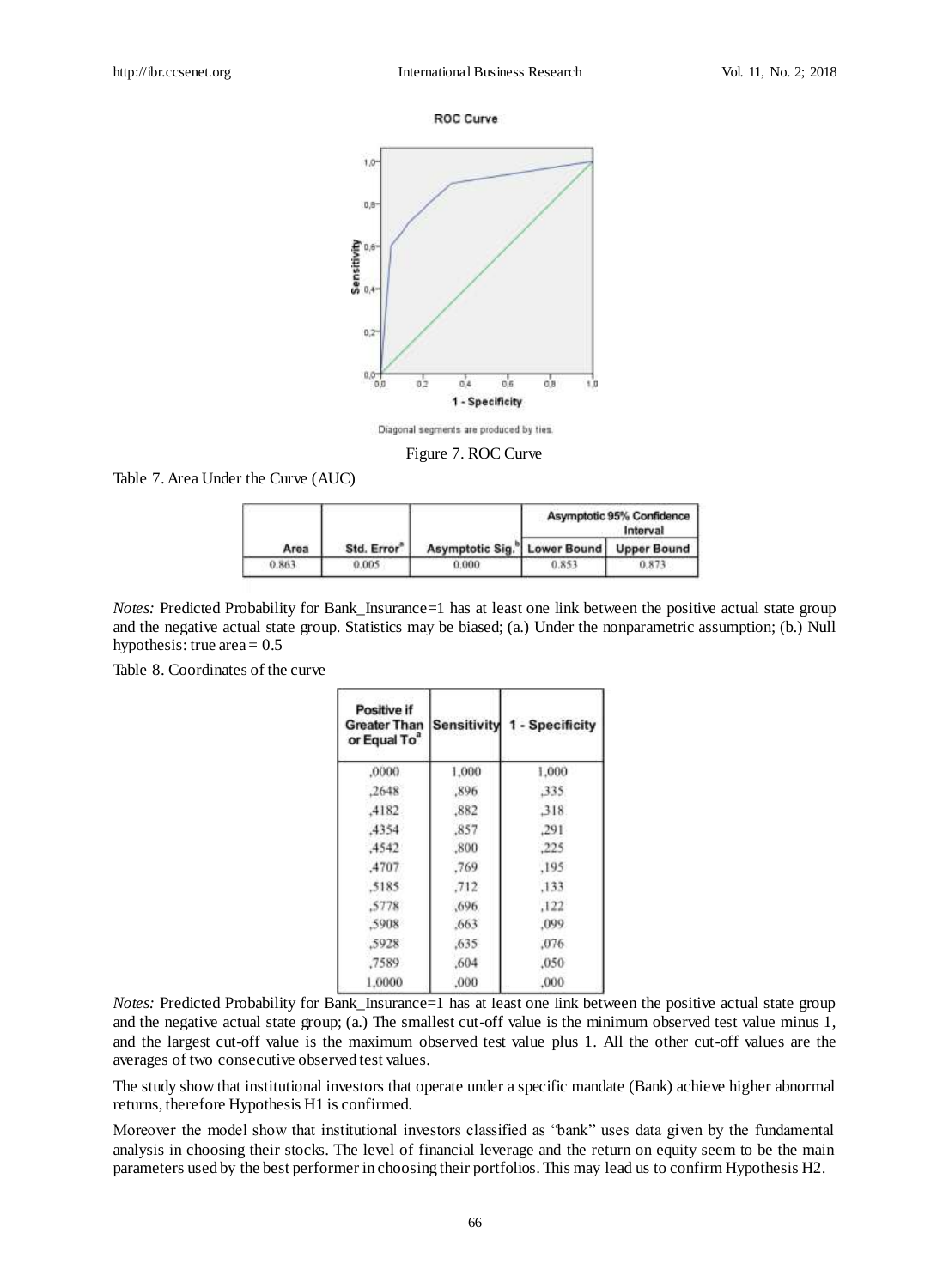## **5. Conclusion**

The objective of the article was to verify whether institutional investors with a specific mandate to invest realize or not superior performance compared to those who do not have a specific mandate and if this outcome is the result of the use of fundamental analysis for the selection of their portfolios. Since both hypotheses are confirmed, it seems appropriate to proceed with further specifications about the results achieved, also in the light of the theoretical framework described in the previous section of the article.

First it is appropriate to analyse portfolios that achieved returns higher than expected. It is confirmed that institutional investors operating under a specific mandate to invest, in most cases, gain superior performance. This may be attributable to the use of fundamental analysis in guiding their investment decisions. More in detail it was found that the use of some specific variable is able to better discriminate portfolios which have performed better than others.

The research shows that two variables have been decisive in discriminating the performance of institutional investors who have better performed: roe and financial leverage.

When an institutional investor selects a target company characterized by a high degree of financial leverage, this may result in exposing the investor to a higher level of risk: the financial risk. This is consistent with the second proposition of the Modigliani-Miller theorem concerning the financial structure. It is clear that the actual return is not necessarily consistent with what was expected at the time of investment and neither with what has been achieved in the past by the targeted company. However, it was found that the return on equity was the second variable that discriminates investments characterized by abnormal returns from the others.

This suggests that institutional investors with a higher risk propensity, in their portfolio selection, evaluate the consistency between the higher financial risks the returns that the targeted company has been able to achieve in the past. Selecting securities with a high level of leverage and high return on equity is a symptom of the willingness of the institutional investor to evaluate the target company's ability to successfully use financial leverage. In other words is the indicator of the ability of the firm to catch the increasing in the return on equity that follows a high degree of leverage when there are positive differentials between the operating income returns and the cost of borrowed funds.

This confirms what was suggested in the theoretical framework that led us to the formulation of research hypotheses. Institutional investors operating under a specific mandate to invest, not being subject to additional monitoring costs, have superior financial resources to use for fundamental analysis. In addition, using such a tool, they prefer to expose themselves to higher risk-return trade off with the aim of achieving higher returns. On the contrary, institutional investors that operate in the absence of a specific mandate to invest, realize, in most cases, lower returns compared to those expected. These kind of institutional investors mostly don't use fundamental analysis in selecting their target companies, because they can't sustain both the cost of fundamental analysis and the bonding costs related to the financial debt. Moreover, the cash flow expected by the Insurance Companies are lower, as a result of a lower risk- return trade off preferred by this type of investor in order to ensure the sustainability of debt and the corporate survival.

In conclusion, it is necessary to highlight the contribution of this research to the existing literature and its limitations. First of all, the research highlights the importance of having distinguished institutional investors according to the mandate received by savers. This classification, compared to previous research, allows to assess the implications of the mandate on the performance achieved in terms of abnormal returns. Secondly, this research allows us to examine the fundamental analysis role in determining the abnormal returns. With regard to this second point it has revealed that the financial leverage effect has an important role in discriminating investment, which achieved higher abnormal returns. Further research strengths are the theoretical framework associated with the contractual requirements that discriminate institutional investors depending on their relationship with the savers and an original methodology.

Obviously this article has limitations that could be overcome through further study, for example with a longitudinal analysis over a longer period of time, or taking into account the territorial peculiarities of investment funds or the ones of the target companies.

#### **References**

- Alchian, A. A. (1965). The basis of some recent advances in the theory of management of the firm. *The Journal of Industrial Economics,* 30-41. https://doi.org/10.2307/2097649
- Alchian, A. A., & Demsetz, H. (1972). Production, information costs, and economic organization. *The American economic review, 62*(5), 777-795.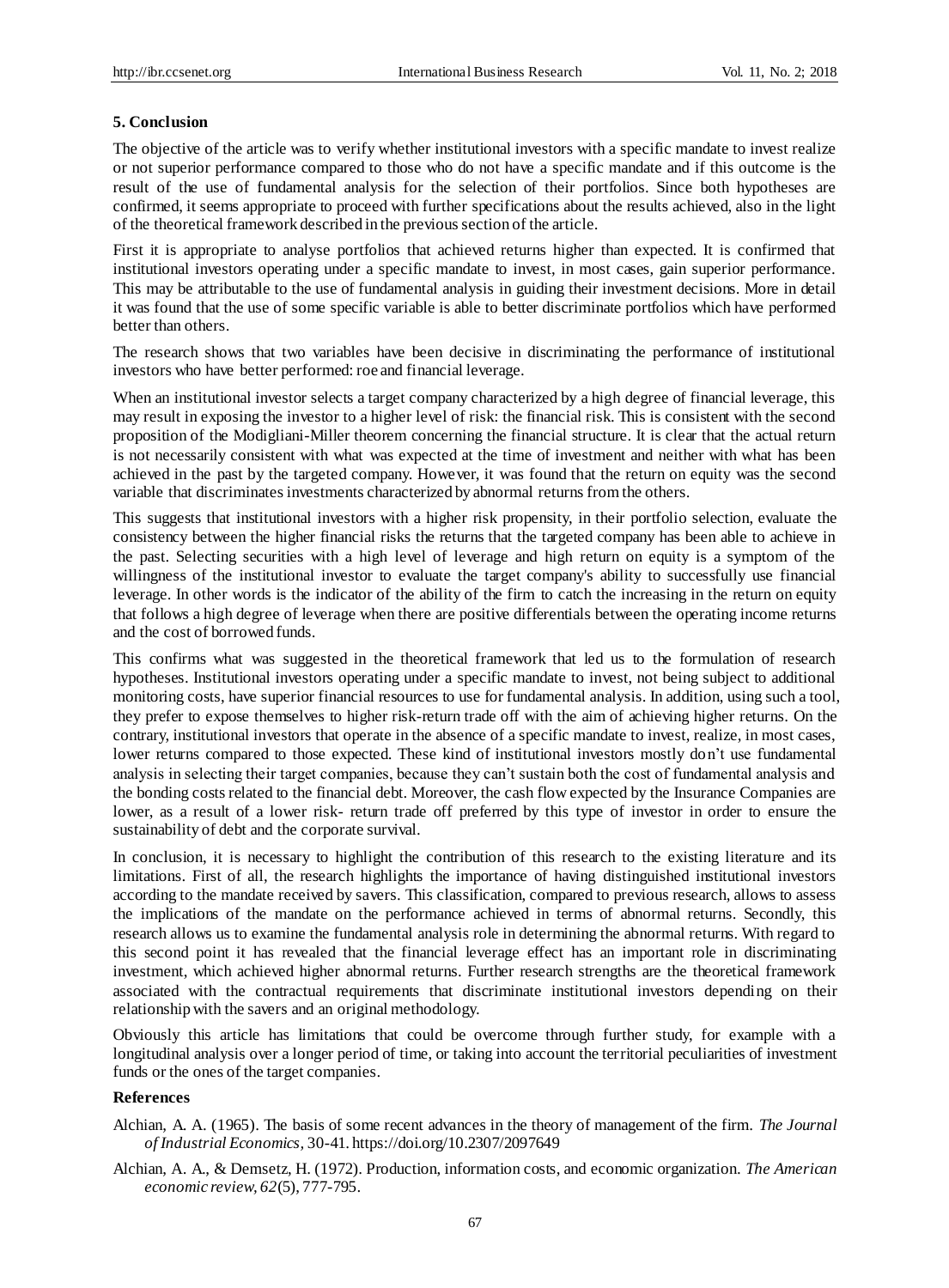- Alchian, A. A., & Kessel, R. A. (1962). Competition, monopoly and the pursuit of money. *Aspects of labor economics, 14,* 157-183.
- Almazan, A., & Suarez, J. (2003). Entrenchment and severance pay in optimal governance structures. *The Journal of Finance, 58*(2), 519-548. https://doi.org/10.1111/1540-6261.00536
- Almazan, A., Brown, K. C., Carlson, M., & Chapman, D. A. (2004). Why constrain your mutual fund manager?. *Journal of Financial Economics, 73*(2), 289-321. https://doi.org/10.1016/j.jfineco.2003.05.007
- Andone, I., & Sireteanu, N. A. (2009). A combination of two classification techniques for businesses bankruptcy prediction. Available at SSRN: https://ssrn.com/abstract=1527726 or https://doi.org/10.2139/ssrn.1527726
- Brida, J. G., Gómez, D. M. & Risso, W. A. (2009). Symbolic hierarchical analysis in currency markets: An application to contagion in currency crises. *Expert Systems with Applications, 36*(4), 7721-7728. https://doi.org/10.1016/j.eswa.2008.09.038
- Brida, J. G., Pulina, M., Ria-o, E. M. M., & Zapata-Aguirre, S. (2010). A Classification and Regression Tree (CART) to Analyse Cruisers' Expenditure Pattern and Perception in a Port of Call. Available at SSRN: https://ssrn.com/abstract=1666225 or https:// doi.org/10.2139/ssrn.1666225
- Campanella, F. (2014). Assess the Rating of SMEs by using Classification And Regression Trees (CART) with Qualitative Variables. *Review of Economics & Finance, 4,* 16-32.
- Campanella, F., Del Giudice, M., & Della Peruta, M. R. (2013). The role of information in the credit relationship. *Journal of Innovation and Entrepreneurship, 2*(1), 1-16. https://doi.org/10.1186/2192-5372-2-17
- Campanella, F., Del Giudice, M., Thrassou, A., & Vrontis, D. (2016). Ambidextrous organizations in the banking sector: an empirical verification of banks' performance and conceptual development. The International *Journal of Human Resource Management,* 1-31.
- Campanella, F., Della, P. M. R., Bresciani, S., & Dezi, L. (2016). Quadruple Helix and firms' performance: an empirical verification in Europe. *The Journal of Technology Transfer, first-on-line,* 1-18. https://doi.org/10.1007/s10961-016-9500-9
- Campanella, F., Mustilli, M., & D'Angelo, E. (2016). Efficient Market Hypothesis and Fundamental Analysis: An Empirical Test in the European Securities Market. *Review of Economics & Finance, 6,* 27-42.
- Coase, R. H. (1960). The problem of social cost. *Journal of law and economics, 3*(1). https://doi.org/10.1086/466560
- Del Giudice, M., Campanella, F., & Dezi, L. (2016). The bank of things: An empirical investigation on the profitability of the financial services of the future. *Business Process Management Journal, 22*(2), 324-340 https://doi.org/10.1108/BPMJ-10-2015-0139
- Del Guercio, D., & Hawkins, J. (1999). The motivation and impact of pension fund activism. *Journal of financial economics, 52*(3), 293-340. https://doi.org/10.1016/S0304-405X(99)00011-2
- Demsetz, H. (1967, May). American Economic Review. In Papers and Proceedings of the Seventy- ninth Annual Meeting of the American Economic Association (Vol. 57, No. 2, pp. 347-359).
- Gillan, S. L., & Starks, L. T. (2000). Corporate governance proposals and shareholder activism: The role of institutional investors. *Journal of financial Economics, 57*(2), 275-305. https://doi.org/10.1016/S0304-405X(00)00058-1
- Hart, O., & Holmstrom, B. (2016). Contract Theory. The Sveriges Riksbank Prize in Economic Sciences in Memory of Alfred Nobel 2016, 1-47
- Jensen, M. C., & Meckling, W. H. (1976). Theory of the firm: Managerial behavior, agency costs and ownership structure. *Journal of financial economics, 3*(4), 305-360. https://doi.org/10.1016/0304-405X(76)90026-X
- Kahn, C., & Winton, A. (1998). Ownership structure, speculation, and shareholder intervention. *The Journal of Finance, 53*(1), 99-129. https://doi.org/10.1111/0022-1082.45483
- Kaplan, S. N., & Minton, B. A. (1994). Appointments of outsiders to Japanese boards: Determinants and implications for managers. *Journal of Financial Economics, 36*(2), 225-258. https://doi.org/10.1016/0304-405X(94)90025-6
- McManus, J. C. (1975). The costs of alternative economic organizations. *Canadian Journal of Economics,*  334-350. https://doi.org/10.2307/134237